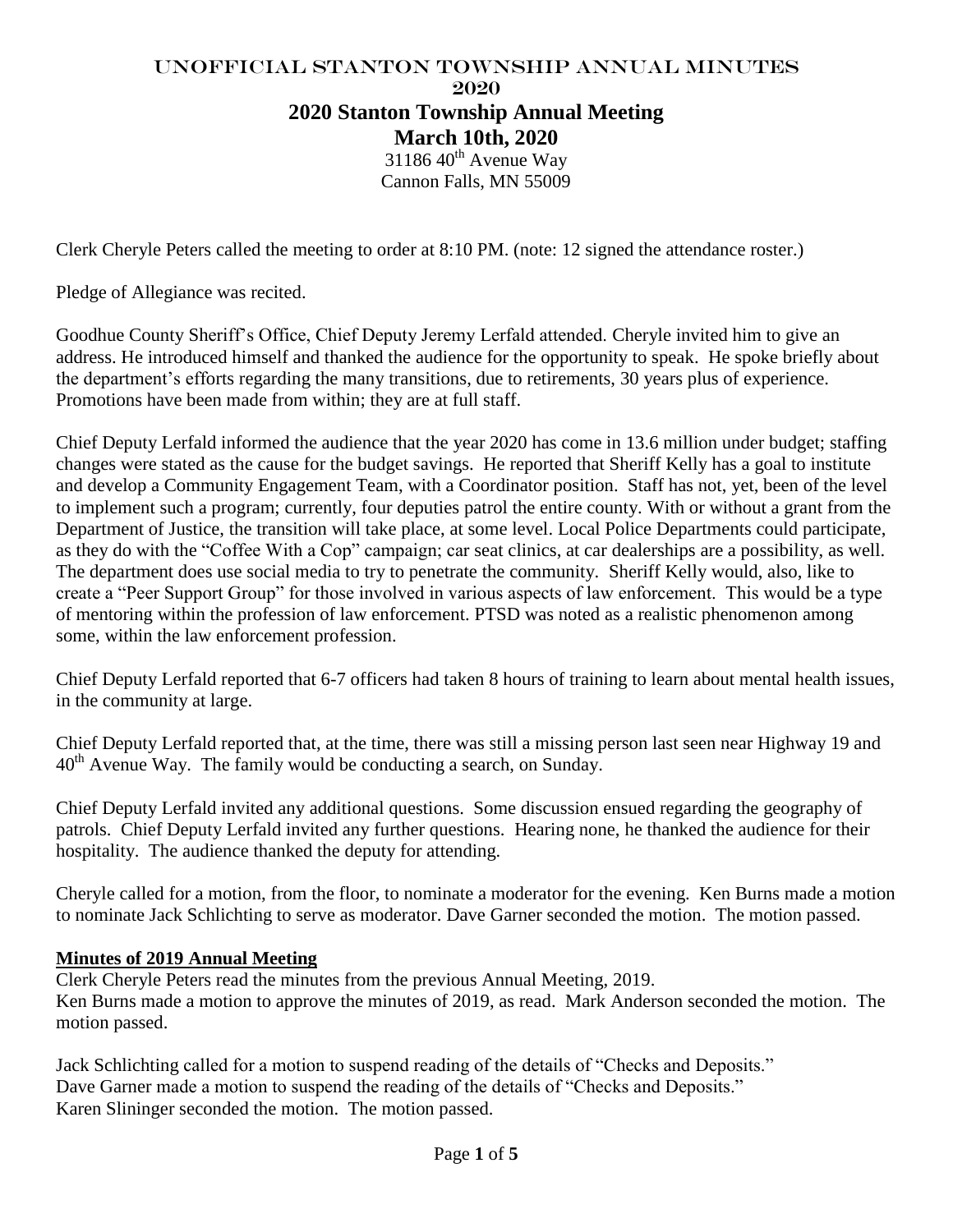### UNofficial Stanton Township Annual Minutes 2020

### **Road Report for the Year of 2019**

Ken Burns, offered the report as Chairman. Chairman Burns began by stating that Stanton Township was responsible for about 36 miles of roadways, 2/3rds gravel 1/3rd paved. The largest road expenses are snow removal and summer time maintenance. Summer grading, with the additions of gravel, have helped to re-build Stanton Township gravel roads, to appropriate levels of crowning. Watershed, from the roads, has been much improved. Gravel expenses have been reduced to approximately \$45,000, per year. Ken thanked Danny. Mr. David Pagel was hired last May, as a part-time second road man, supporting Danny Lundell. Woodland Heights and a quarter mile of the paved portions of Sciota Trail was chip sealed, extending wear 5-7 years. Chairman Burns reported that Oxford Mill Road might be due for a chip seal soon, as well.

The one ton truck has proven to be useful, for snow removal, in the smaller areas of the township. The township agreed to purchase a Peterbilt plow truck for about \$60,000. The township was to take possession in December, however, the owner had to retain the truck through the snow plow season. Acquisition is expected in April; the \$60,000 price will likely be renegotiated.

Ken reported that the township had applied, to FEMA, for some public assistance in the amount of approximately \$23,000. SEMA, a State administrated Emergency Management Agency, reimbursed the township for tornado damage that occurred on September  $20^{th}$ ,  $2018$ , in the amount of \$38,500.44. The Minnesota Department of Transportation reimbursed the township, in the amount of \$7,777.90 for damage sustained due to an "unofficial detour". Gravel road in Stanton Township had been severely damaged by semi truck traffic and excessive use, after a road closure for a bridge project over Prairie Creek, on Highway 19. Chairman Burns thanked Cheryle and Danny for their extended work on these three claims. Chairman Burns reported that gravel expenses were \$44,609.11, for the year. Dust control expenses were \$16, 898.10. Residents contributed \$3,974.75 toward dust control, \$100 less than last year. Repair to the ditch mower was \$8,076.90. Brush/ tree/ removal and \$10, 150.00; \$34, 225.00 was spent on seal coating and some black top repairs. Fire protection expenses were reported as \$36,071.60. Randolph/Hampton invoiced for \$21, 654.56; Cannon Falls Rural Fire Association invoiced \$14, 417.04. Chairman Burns invited any questions; none were heard.

**Reading of the Board of Audit Report for the Year of 2019-** Clerk Cheryle Peters offered

two different financial reports. The mandated CTAS report Schedule 1 was read aloud. The reading of Schedule 9 was suspended. The Treasurer's Report was posted on the bulletin board and was available in copy.

**Questions: Interaction Between Board and Citizens:**Moderator, Jack Schlichting invited Goodhue County Commissioner, Brad Anderson, to address the electorate. Commissioner Anderson came from the audience and stated that he would be leaving some literature regarding Covid-19 virus and Goodhue County policy. He briefly explained the content of the papers and provided business cards as contact information.

Dave Garner inquired about the Cascade neighborhood and the proposed Canoe Landing near his property. Commissioner Anderson stated that the plans were, indeed, preliminary; probably no parking lot plan will be implemented for this current year.

Ken Burns inquired about the Covid-19 virus situation. Commissioner Anderson replied that no confirmed cases had been reported in Goodhue County. He explained that the Minnesota Department of Health would be taking its cues from the Center for Disease Control. Goodhue County would likely not be involved with quarantines or policy guidelines. Those in need of services, while quarantined, would be served by Goodhue County in some way, at their home address.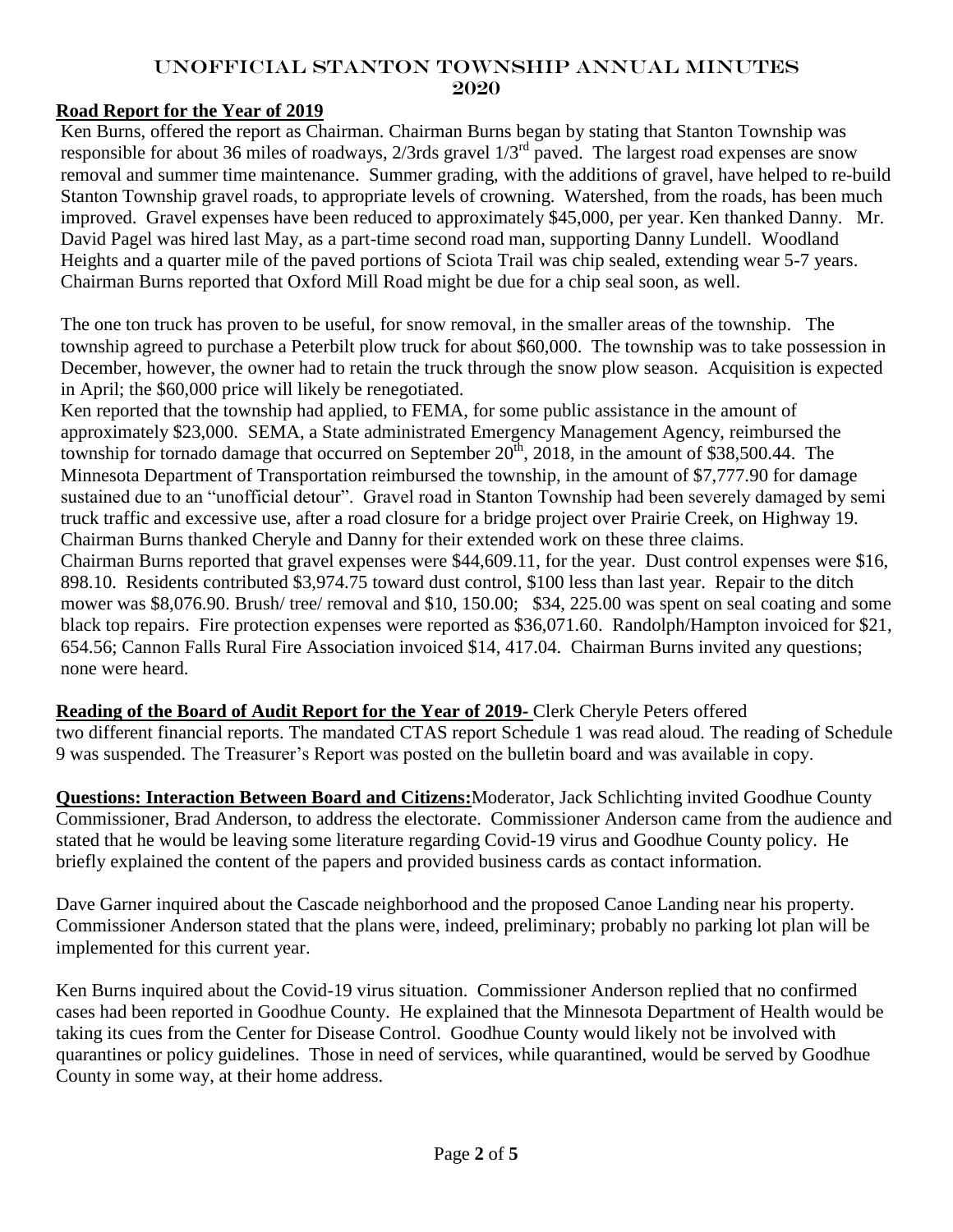### UNofficial Stanton Township Annual Minutes 2020

Some discussion ensued regarding Highway 52 and the roundabouts. Jack Schlichting complimented the commissioner on Goodhue County's efforts to make land acquisitions along County Road 24. Jack stated his disappointment in the State of Minnesota's style, for making land acquisitions.

Some discussion ensued regarding revenue streams, specifically, for roads.

Solar and feedlot issues seem to be the most discussed land use categories. Commissioner Anderson stated that Utility grade solar energy systems can operate only where Excel Energy is the electricity provider. He also expressed some concern over land use for raising livestock in Goodhue County.

Some discussion ensued regarding land values for taxation purposes. Some reporting ensued regarding  $2<sup>nd</sup>$ Amendement protections. Mental health issues and the broader need for more practitioners in the field were discussed, as well; wait times for services are relatively long, for someone having a crisis.

The commissioner thanked the audience and said goodnight.

Rosie Schluter stated her appreciation for the fact that Stanton Township had attracted two qualified candidates for the Township Supervisor's race. She encouraged participation in the process and encouraged each candidate to run again, even though they might not achieve victory.

Cheryle Peters offered some discussion regarding a \$200 donation from the township, to the Goodhue County Historical Society. Goodhue County Historical Society had sent a letter requesting a donation. She read the letter out loud. Dave Garner made a motion recommending, to the Town Board, a \$200 donation to the Goodhue County Historical Society. Mary Lundell seconded the motion. The motion passed.